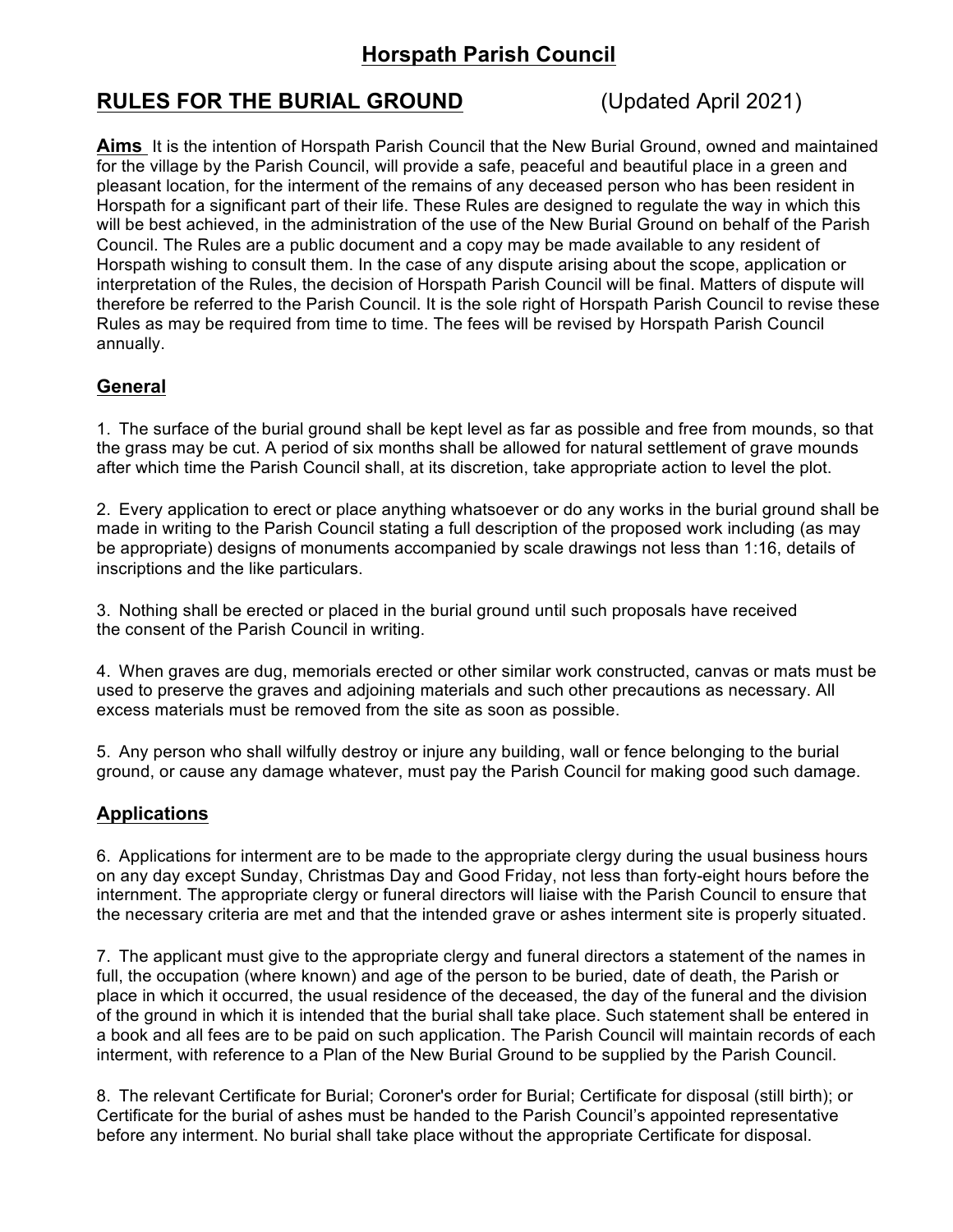9. The Burial Ground is established to meet the needs of residents of the village of Horspath, and is not available to meet the needs of other communities.

10. To facilitate the progressive use of the Burial Ground to be planned, there is no allowance in these Rules for the purchase or reservation of any specific grave plots in advance. In the case of a spouse or partner whose remains are interred before those of the other partner, the grave will be dug to double depth before the first interment, to permit the same grave to be occupied by the remains of both partners at a later date, if that is the expressed wish of the applicant.

#### **Monuments**

11. Applications for the erection of a monument should be sent to the Horspath Parish Clerk together with a full visual representation:-

> Hayley Kogel 63 Bowyer Road Abingdon **Oxfordshire** OX14 2EP

Applications will be considered at monthly Parish Council meetings and notifications will be sent asking for the appropriate remittance to be paid prior to access being permitted.

(a) Headstones no larger than 4 ft (1200 mm) high, 2ft 6 in ft (760 mm) wide and 6 in (150 mm) thick nor less than 2 ft 6 in (760 mm) high, 1 ft 8 in (500 mm) wide and 3 in (75 mm) thick.

Note: A base forming an integral part of the design of a headstone is permitted provided it does not project more than 2 in (50 mm) beyond the headstone in any direction and provided that it is fixed on a foundation slab (which may be of any suitable material, not necessarily natural quarried material) which itself is fixed flush with the ground and extending 3 to 5 in (75 to 125 mm) all round so that a mower may freely pass over it.

(b) Horizontal ledgers must be flush with the level of the surrounding turf, to permit mowing to the edges of the graves. Inclusive measurements are to be no more than 7 ft (2100 mm) by 3 ft (900 mm).

(c) Vases not more than 12 in by 8 in by 8 in (300 mm by 200 mm by 200 mm) with a memorial inscription and situated at the head of the grave.

(d) Where an area of the burial ground has already been set aside for the purpose, tablets or plaques for cremated remains, not exceeding 1 ft 6 in (450 mm) square, and flush with the ground. Planting and pots are not allowed near these plaques, with the exception of bulbs such as daffodils or snowdrops, to facilitate mowing the grass.

12. All such monuments should be made of teak or oak or of natural stone with no mirror polished surfaces (i.e. highly polished so as to reflect). Stones traditionally used in local buildings or stones closely similar to them in colour and texture are to be preferred.

13. A cross should be individually designed if a permanent memorial in this form is required. In each case, application must be made to the Parish Council.

14. A minimum distance of 1.7 metres must be allowed between the adjacent rows and outside edges of adjacent graves to permit access by the Parish Council's motor mower.